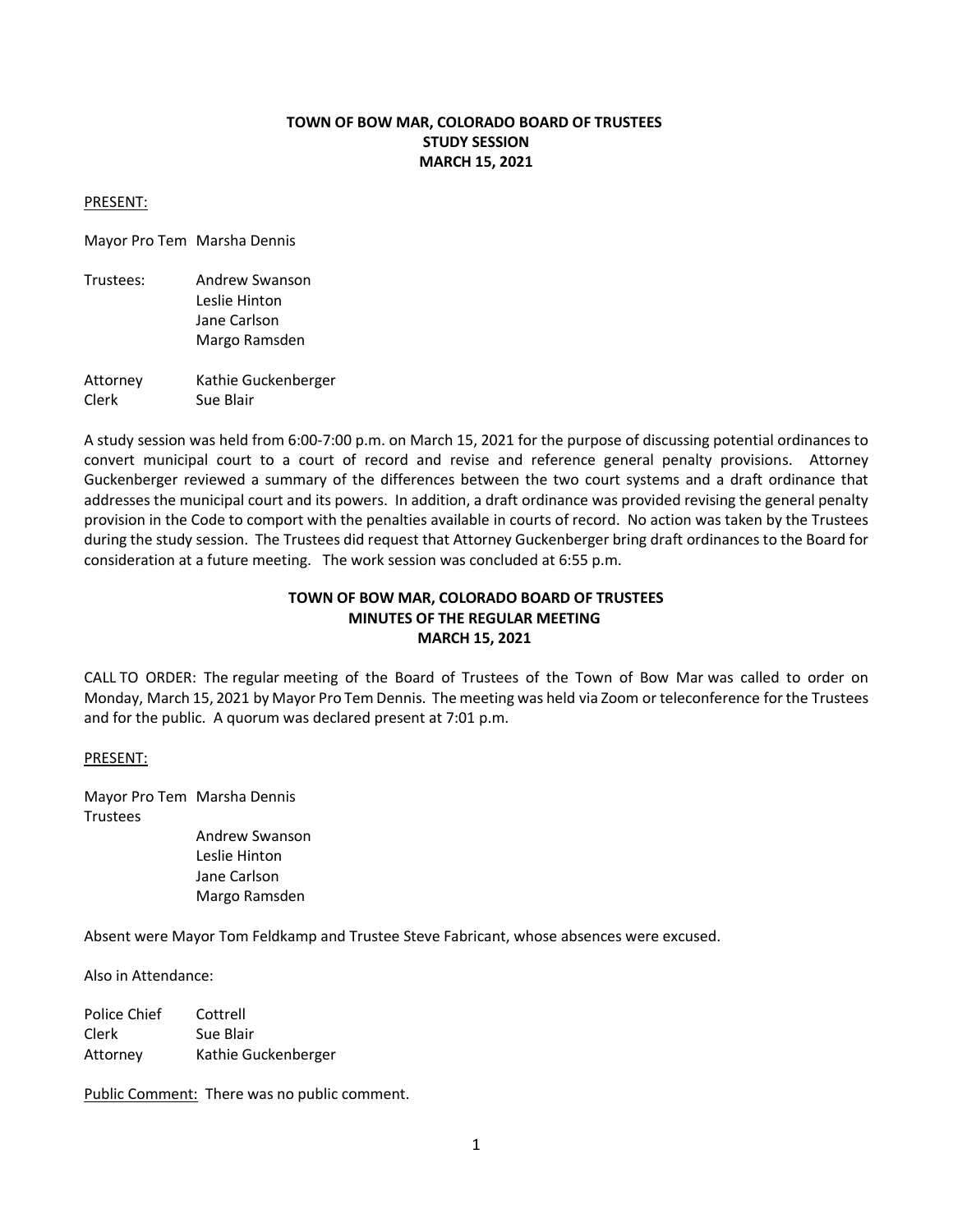Berry Sidewalk Update: Rick Pilgrim presented a power point presentation regarding the Berry curve pathway. Mr. Pilgrim described concept options A-F. Option F was the preferred option – inside-detached with roadway shoulder widening. The shoulder widening would include resurfacing the roadway and extending the asphalt shoulder. Bollards would provide a barrier, separating the pedestrians from the travel lane. Jefferson County Open Space funds can be used for this project.

Public Hearing - Second Reading: Ordinance 332 Model Traffic Code Changes: Ms. Blair reported that proper publication had been made in accordance with statute to allow a public hearing to be conducted on Ordinance 332. Trustee Swanson moved to open the public hearing for Ordinance 332: AN ORDINANCE OF THE BOARD OF TRUSTEES OF THE TOWN OF BOW MAR REPEALING AND RE-ENACTING SECTIONS 8-1, 8-2, AND THROUGH 8-3 AND AMENDING SECTION 8-5 AND 8-7 OF CHAPTER 8 OF THE TOWN OF BOW MAR MUNICIPAL CODE ENTITLED MODEL TRAFFIC CODE CONCERNING VEHICLES AND TRAFFIC, ADOPTING BY REFERENCE THE 2020 EDITION OF THE MODEL TRAFFIC CODE FOR COLORADO, WITH CERTAIN AMENDMENTS, AND ADOPTING PENALTIES FOR VIOLATIONS THEREOF. Upon a second by Trustee Hinton, the public hearing was opened. No public comment was received and the public hearing was closed. Trustee Swanson moved that Ordinance 332 be adopted as presented. Upon a second by Trustee Hinton a vote was taken and the motion carried unanimously.

## Consent Agenda:

Trustee Swanson moved to approve the items listed on the consent agenda as presented. Upon a second, by Trustee Ramsden, a vote was taken and carried unanimously.

## Commissioners Reports:

Public Safety – Trustee Swanson noted that he had nothing additional besides what Chief Cottrell provided in his report. Chief Cottrell reviewed his monthly report.

Finance – For the month of February, the total revenues were 20% of the year-to-date budgeted amount while operating expenses were at 62%. General government was 7% of the annual budget, public safety 16%, parks and rec 1%, and public works 0%. Total year-to-date operating deficit was \$27,740.98 and the net non-recurring income (building permits/road impact fees less building inspection expense) of \$26,685 results in a total year-to-date deficit of \$1,055.98. Property taxes (\$21,077.61) and road mill funds (\$6,014.91) were collected in February. Other sources of revenue included specific ownership tax, highway user tax and Xcel franchise fees.

Building – Trustee Carlson reviewed her report which was emailed to the Trustees. In February, the Town collected \$13,713 in permit fees, \$6,280 in transportation utility fees, and \$520 in licensing for a total of \$20,513. Trustee Carlson reported that complaints had been received regarding the size of the construction signs. The contractor was contacted and the large signs were replaced with smaller ones. Further, Trustee Carlson noted that the house across from Trustee Ramsden has been torn down for a new home to be built.

Parks and Recreation – Trustee Hinton reported she had no report. The landscaping contracts would be discussed later in the agenda.

Public Works - No report was given.

Intergovernmental Affairs – Trustee Ramsden reported that trash would be picked up on Wednesday. Additionally, a draft agreement was sent to Republic Waste Management for review, and it was signed as a draft. The agreement will be resent in final form for execution. Trustee Ramsden also noted that she will follow-up with Mayor Feldkamp regarding conducting an election in November.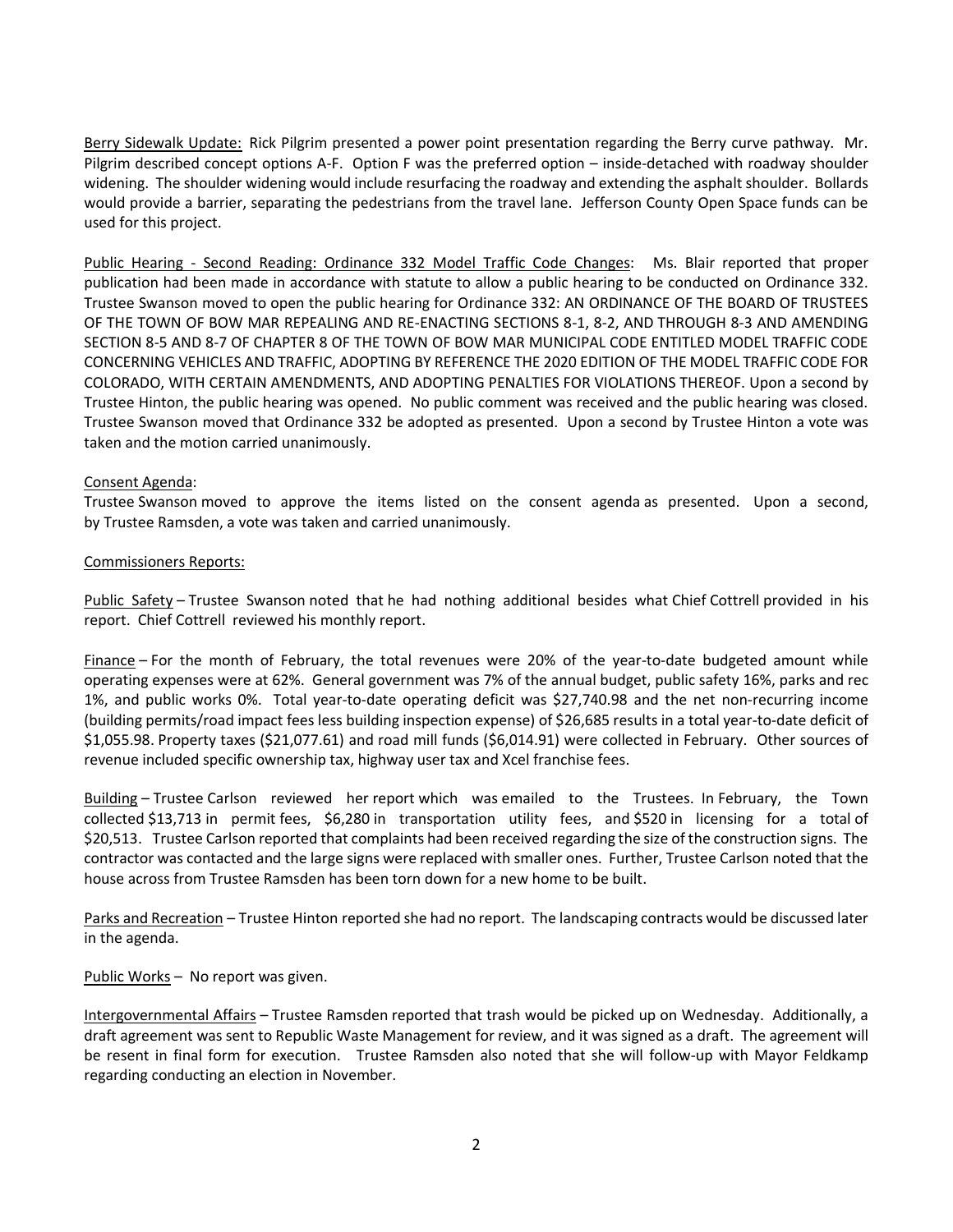Attorney's Report – Attorney Guckenberger prepared Resolution 2021-R-04 to Appoint Town Clerk. After review, Trustee Ramsden moved that the Town approve the Resolution appointing Sue Blair as Town Clerk. Upon second by Director Carlson, vote was taken and motion carried unanimously.

Clerk's Comments – Town Clerk Blair noted the next meeting will be held on April 19, 2021.

Mayor Report – No report was given.

## Old Business:

IGA with Town of Columbine Valley - Mayor Pro Tem Dennis moved that the Board approve the Intergovernmental Agreement with the Town of Columbine Valley to Provide Administrative Services, subject to annual appropriation. Upon a second by Trustee Hinton, vote was taken and motion carried unanimously.

Lifescapes Contract: Attorney Guckenberger reported that she has prepared formal resolutions for consideration by the Trustees when entering into various contracts. This Resolution is in accordance with the Town's purchasing policy, and it will streamline the management of the contracts. Attorney Guckenberger presented Resolution 2021-R-05 for Board consideration, said Resolution attaching the contract with Lifescapes as Attachment 1, in the amount of \$8,520.66. Trustee Hinton moved that the Board approve the Resolution and contract as presented. Upon second by Mayor Pro Tem Dennis, vote was taken and motion carried unanimously.

Vegetation Management Contract: Attorney Guckenberger presented Resolution 2021-R-06 for Board consideration, said Resolution attaching the contract with Vegetation Management as Attachment 1, in the amount of \$10,395.00. Trustee Hinton moved that the Board approve the Resolution and contract as presented. Upon second by Mayor Pro Tem Dennis, vote was taken and motion carried unanimously.

COVID Clinic - Trustee Carlson requested Board input on hosting a joint COVID clinic with the Town of Columbine Valley. A two-day clinic would be scheduled. Each town would pay for their own residents. The cost of shots administered to extra people would be split by the towns. The nurse in charge would come out and look at the facilities and determine costs. At this time, the estimated cost to the Town of Bow Mar is approximately \$6,000. The Town of Columbine Valley would have the contract for the event, and the Town of Bow Mar would enter into an IGA or letter agreement with Columbine Valley. The timing of the clinic would be the end of April. The Board was in favor of hosting the clinic and requested that Trustee Carlson reach out to the manager and Kathie Guckenberger contact the attorney for the Town of Columbine Valley to work out the necessary details.

## New Business:

DRB Appointments – Trustee Carlson reported that there were seven candidates who applied for the DRB. All were qualified and their applications were greatly appreciated. Of the seven candidates, the DRB selected the following three candidates: Shane Fable, Kim Sperry, and Mike Ruger. Current DRF members Darren Hinton and Angie Graham will be ending their terms in March 2021. In addition, Heather Rasmussen is no longer a Town resident, thereby creating a vacancy on the DRB for a term ending in March 2022. Trustee Carlson moved that the Board approve Resolution 2021-R-03 – A Resolution Confirming the Terms of Appointed Members and Appointing New Members to the Design Review Board. Upon second by Mayor Pro Tem Dennis, vote was taken and the motion carried unanimously.